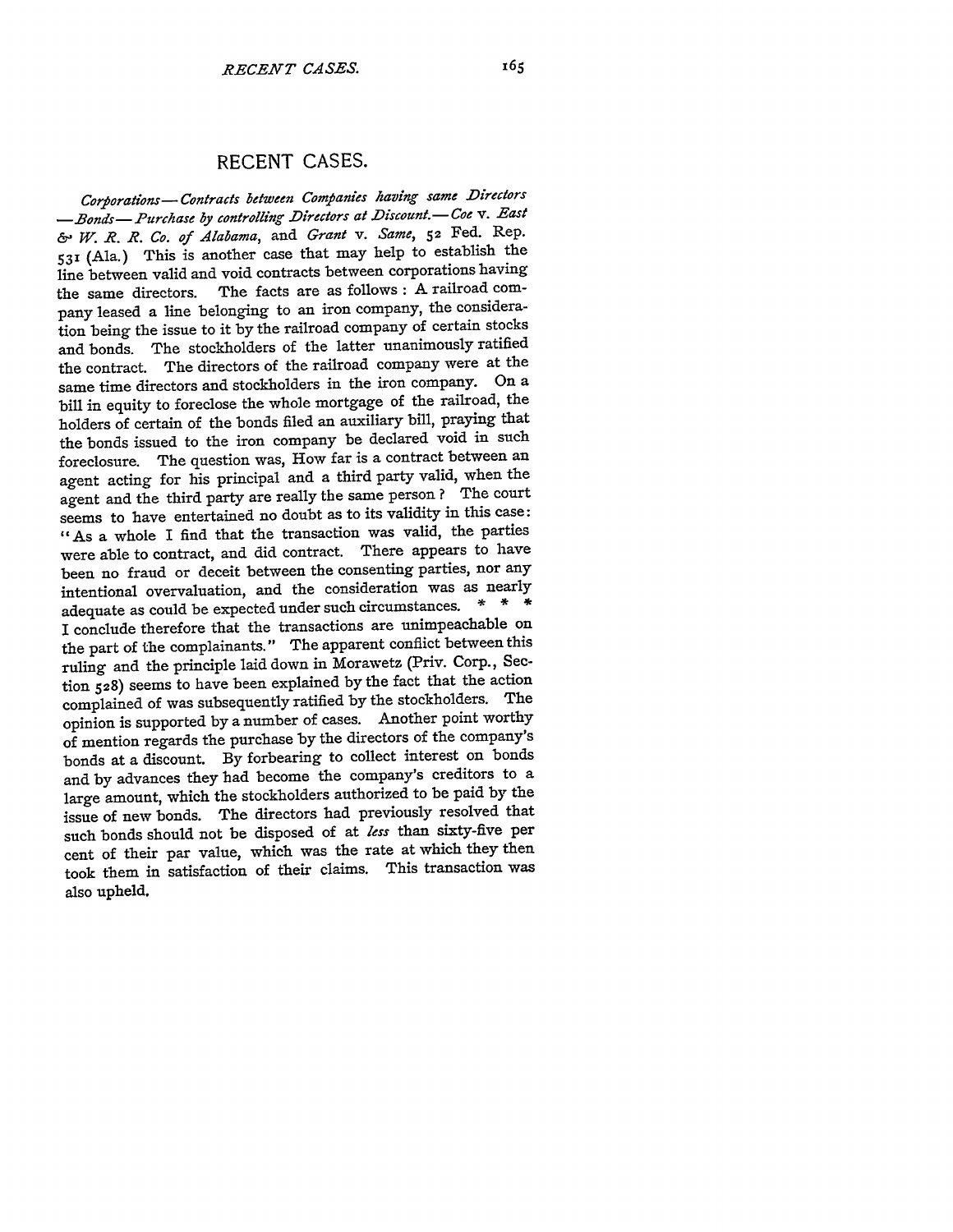## YALE LAW JOURNAL.

Description in Deed-"Contiguous Land"- Parol Evidence- Hols*ton Salt and Plaster Co. v. Campbell et al., 16* S. E. Rep. 274 (Va.) P, wishing to convey to G, in trust for the payment of his debts, all of his real estate, which consisted of a tract of land originally known as the "Preston Salt Works," covering three hundred acres, a number of other tracts touching it, and the piece in question situated three-quarters of a mile distant from the rest, but all used for the same purpose, executed a deed of "that tract or parcel of land lying in Smyth County, on the waters of the north fork of the Holston, commonly known as the *'* Preston Salt Works Estate,' and containing six thousand nine hundred and ninetyfive acres" (evidently meaning the *whole* 'property). G subsequently sold the salt works property to S, describing it as "being all the estate, right, title and interest which P conveyed to the said G by deed bearing date July 7, 1859, in the Preston Salt Works Estate, and the lands contiguous thereto "(meaning hereby the "Preston Salt Works Estate" only the original piece of three hundred acres). G's successor as trustee now sues in ejectment for the tract lying apart from the main body. The question then is, was this piece "contiguous" to the rest, so as to pass by the second deed? Although "contiguous" does not *necessarily* mean *touching*, as in the case of a building *(Arkell v. Commerce Ins. Co.*, 69 N. Y. 193), still this is its *primary* meaning, and it must be so construed in the absence of any words in the context modifying its signification. It seems to have been the intention of both the grantor and grantee in the second deed that the tract should pass. While equity might relieve in the case of mutual mistake to reform the deed, still a court of law cannot alter a deed, and parol evidence and records to prove the intentions of the parties are inadmissible. Judgment of the lower court for the plaintiff is therefore affirmed.

*Park*— What Constitutes Dedication.— Steel v. City of Portland, 31<br>Pac. Rep. 479 (Ore.). Lots were sold from a plat made at one Holladay's request by order of his trustee, in the centre of which<br>was a solid tract of land marked "Park." This latter was<br>enclosed by him and kept in order until 1883 or 1884, when the city of East Portland by its officers and agents took possession of it, and the city of Portland, successor in interest to the city of East Portland had since that time continuously cared for and improved it as apublic park. The plaintiff, Steel, Holladay's successor in interest, brought this action to recover the park on the ground that the original owner of the land intended it as a private park and did not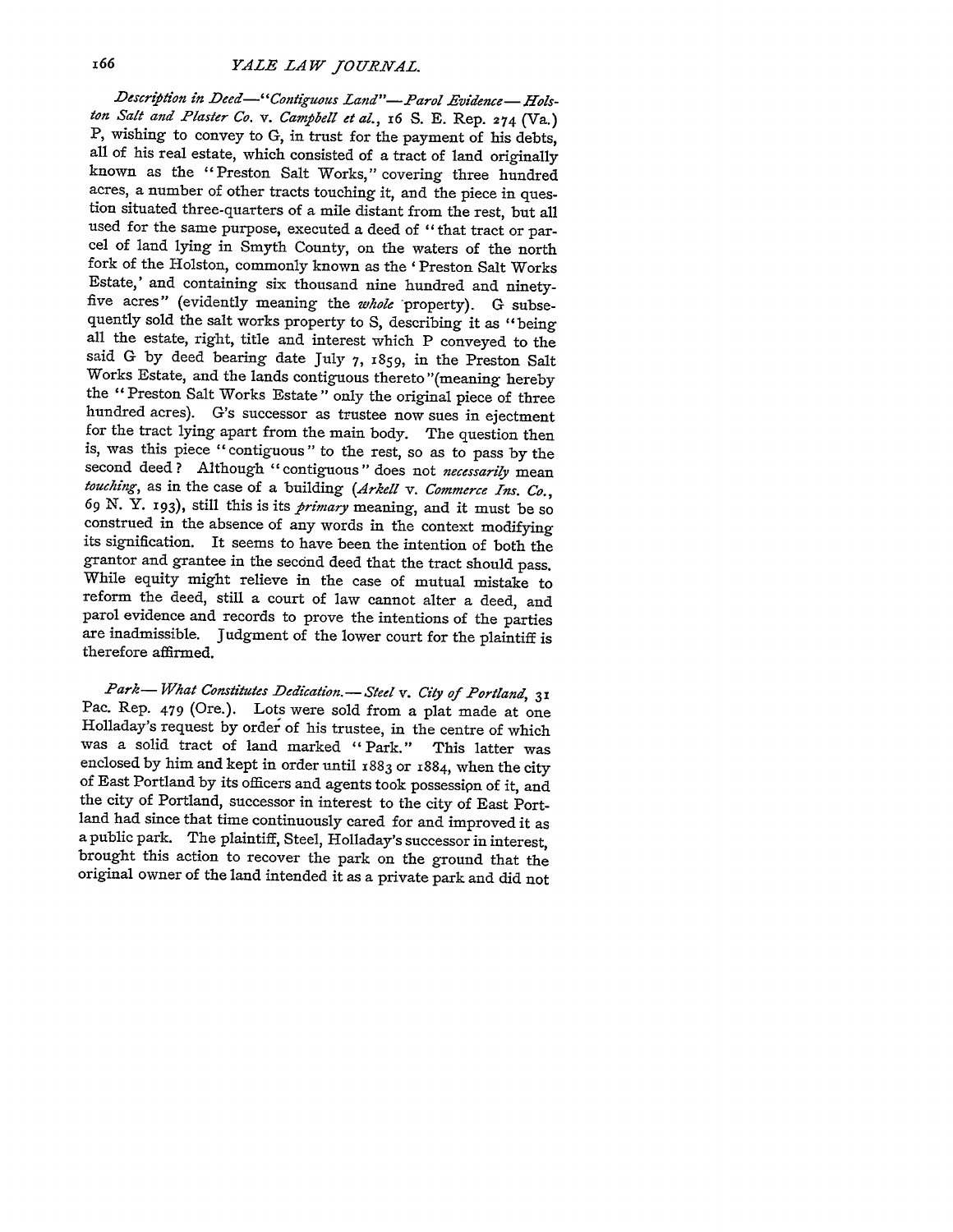dedicate it to public use. The court held that the owner **by** selling lots from the above-mentioned plat, and in reference to it, had dedicated the park to the public, and that plaintiff could not set up a different intent.

Breach of Contract- Pleading-Nominal Damages.- Acheson v. *Western Union Tel. Co.,* **31** Pac. Rep. 583 (Cal.). Defendant undertook to transmit a telegram for plaintiff, and made a mistake, for which this action for damages was brought. Defendant demurred, but the demurrer was overruled and judgment given for plaintiff for want of answer. The court held that the demurrer should have been sustained, for no consideration was alleged for defendant's undertaking to transmit the message, and the contract was not accepted **by** common law or **by** statute, for it was neither under seal nor in writing, and reversed the judgment for the full amount of damages prayed for, on the ground that special damage was not shown and nominal damages only were recoverable on the complaint.

*Elections - Ballots.-Miller v. Pennoyer et al.,* 3' Pac. Rep. **<sup>830</sup>** (Ore.). One of the People's party candidates for elector was subsequently nominated **by** the Democratic party and his name was printed in both groups of electors. The Oregon statute, commonly called the "Australian Ballot Law," provides that "the name of each person nominated shall be printed in *but one place."* It makes it the duty of the county clerks to "cause to be printed all ballots to be used or voted" under the act. A writ of mandamus was applied for to restrain the Secretary of State from counting the ballots on which this name appeared twice. The court held, that the printing of the name twice was contrary to the provisions of the act, but that, since the statute did not declare such ballots to be void, it did not vitiate the ballots; that a technical mistake of a county clerk should not defeat a voter's right to exercise his elective franchise. "Such a construction of the law would not only render an election invalid on account of an honest mistake of a county clerk but would open the door to the gravest fraud. It would place the power in the hands of a dishonest officer to disenfranchise the voters of his county as well as to cause the defeat of any particular candidate. To defeat the will of the people or a particular candidate it would only be necessary to furnish the electors or a part of them with ballots slightly variant or differing from those prescribed by law. Unless the law is clearly mandatory or in some way declares the consequences of a departure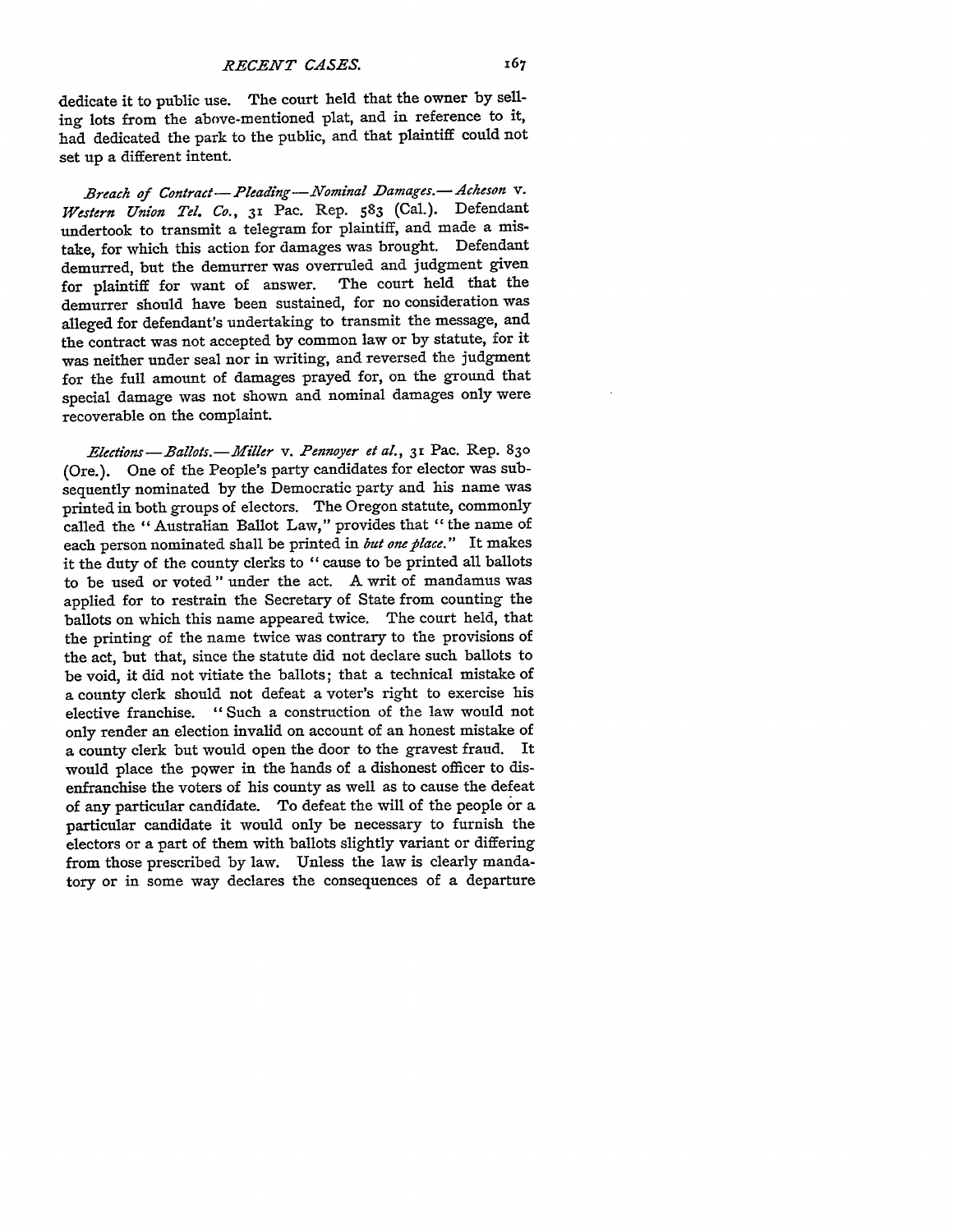from its provisions the court ought not to defeat the will of the people when fairly expressed because of some technical error or mistake in the form of the ballot."

*Mutual Benefit Insurance -* Rights *of Beneficiaries -Joint Tenancy.-Ffarr et* al. *v. Trustees of Grand Lodge of the A. 0. U. W. of State of Wisdonsin et* al. **<sup>53</sup>**N. W. Rep. 738. Peck, the father of plaintiff, had his life insured with the defendants for two thousand dollars, payable to the plaintiff and her mother,—they being the daughter and wife respectively of Peck, who survived the wife by ten years. When he died the plaintiff made formal demand for the payment of the policy for two thousand dollars. Defendants paid one thousand dollars and claimed that the other thousand dollars reverted back to the estate because of the death of the mother, under the laws of the State, which provided that "all grants and devises of lands made to two or more persons shall be construed to create estates in common and not in joint tenancy, unless expressly declared to be in joint tenancy," also that "the preceding section shall not apply to mortgages, nor to devises, or grants made in trust, or made to executors, or to husband and wife." The question was whether the policy was payable to the mother and daughter severally, or as an entirety, as tenants in common, or as joint tenants. The court held that because of the close analogy to property held in joint tenancy the policy was payable as an entirety. And so we conclude that this insurance in joint tenancy with the right of survivorship is within the exception of our own statute in analogy to devises, and that the doctrine of the common law governs it.

*.Disgualification of Judge.- In Heinlen v. Hedibron, 31* Pac. Rep. 838 (Cal.), it was claimed that while the suit was pending, the judge bought lands which formed a part of the same original tract to which the land in suit belonged, but no evidence was offered to show that the title to the judge's land in any way depended on the result of the suit. The court held that while it is necessary that a judge shall always be wholly disinterested, yet he has no right to refuse to act except when he is positively disqualified. The fact that a judge has acted is conclusive that in his own opinion he is competent to do so and the presumption of integrity which attaches to any act performed under his oath is too strong to be overcome by mere inference, and that these facts could not sustain a charge of interest.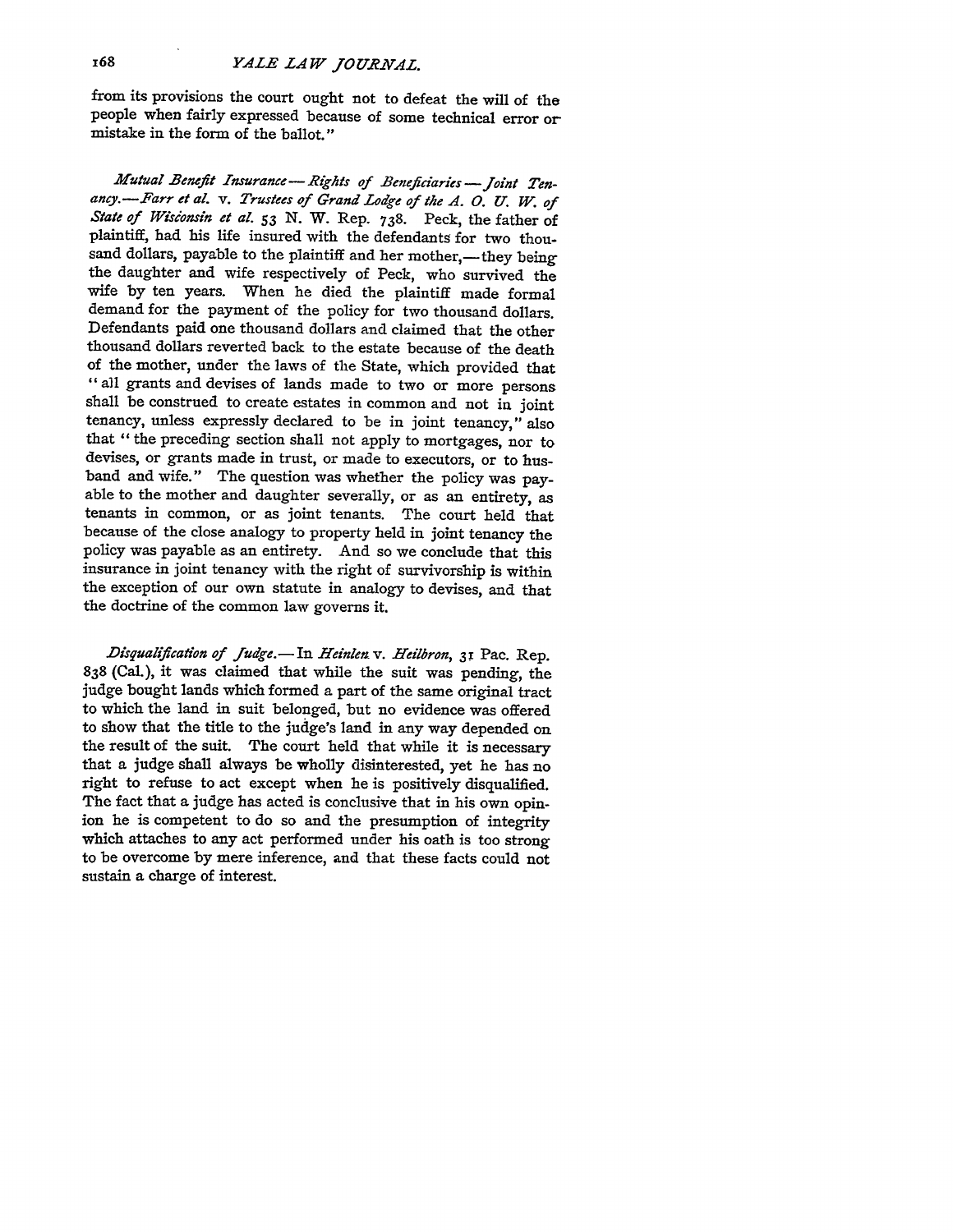*Resulting Trust- When Arises-Parol Evidence- Statute of Frauds-Imbrovements as Consideration.- Seiler v. Mohn, i6* **S.** *E.* Rep. 496 (W. Va.). One of the ordinary cases of resulting trusts is where one party takes the title, while another pays the consideration. The Supreme Court of West Virginia has somewhat extended the doctrine in this case. S made a written agreement with **K,** the owner of a certain tract of land, for its transfer to **S,** credit to be given him for a certain time for the purchase money. S thereupon took possession, and built a house and made other valuable improvements on it, but soon found himself unable to pay the price of the land. He therefore made a verbal agreement with M and R, who were to pay for the land, get a deed, and each have a one-third interest in it,-S to receive his third in consideration of the improvements he had made. M and R in fact agreed with K upon the price to be paid by them. But subsequently, without the knowledge of **S,** they bought the land and took a deed of the whole interest to themselves, disregarding any claim that S might have on the property. S therefore brought suit to have M and R declared trustees for him for his undivided third interest. Although he had paid no part of the real purchase money, and although his contract with M and R was merely verbal, still a parol contract was considered sufficient to support a trust implied by law, and his improvements on the land were held equivalent to the payment of a consideration. Furthermore, M and R's dealings were held to be in pursuance of their agreement with S. A decree declaring the trust for S was therefore granted.

*Impeachment of Verdict.-Chicago &- L. Coal Co. v. h cDaniels,* **32 N.** E. Rep. **728** (Ind.). In this case the misconduct of the jury is assigned as one of the reasons why a new trial should be granted. An affidavit was presented showing that the verdict was arrived at in this manner: That the jurors agreed that a vote should be taken and the different amounts voted by the jurors should be added together and the sum divided by twelve; that this quotient should be the amount of damages assessed against the defendant, and that this quotient was adopted as the damages. Counsel objected to the method of proof of the facts set forth in the affidavit, and asserted that the presumptions were that the verdict was arrived at in a lawful manner; and since no one has a right to be in the jury-room during the deliberations of the jury, the one making the affidavit must disclose how he gained his information before the court will receive and consider it. The